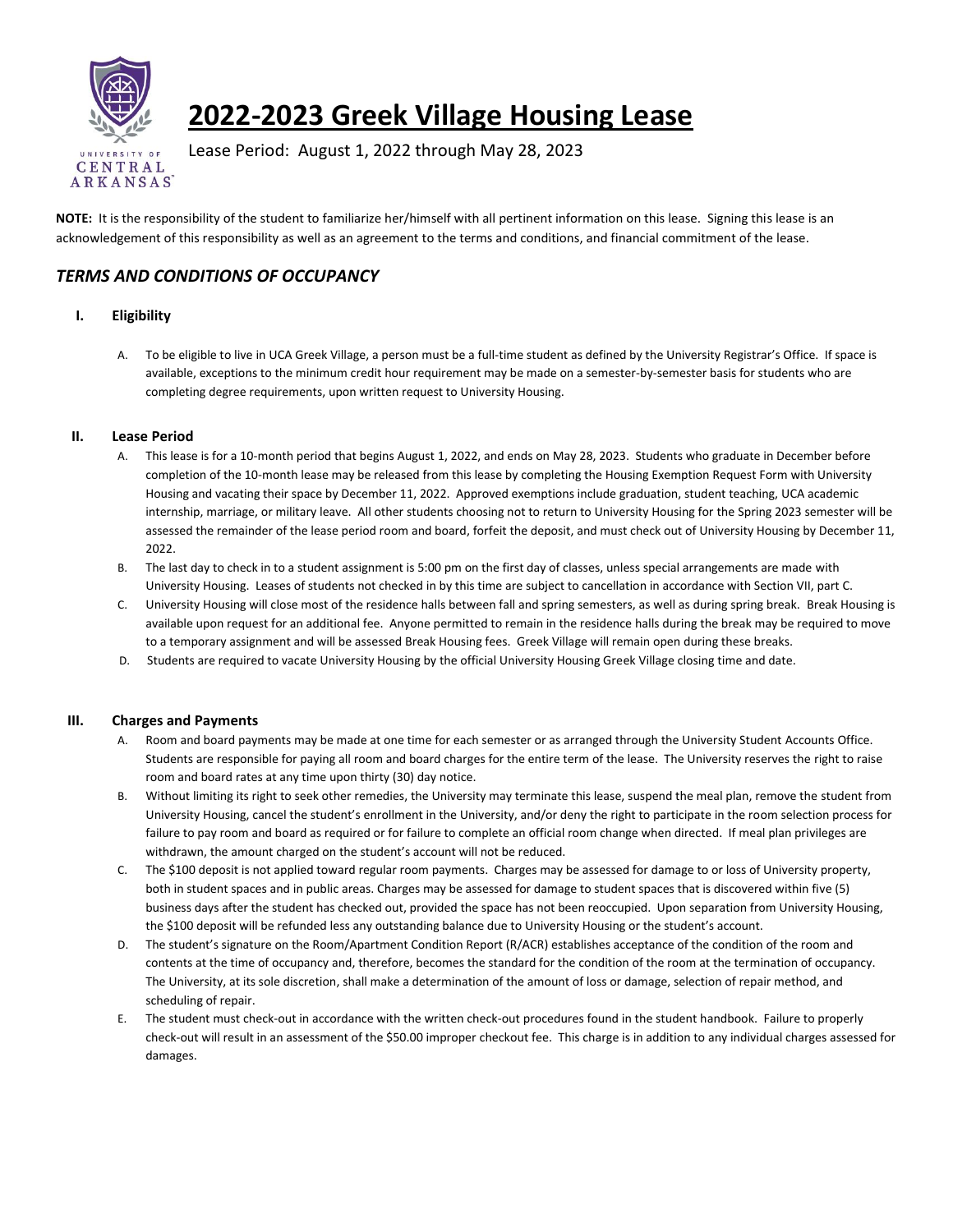#### **IV. Student Assignment and Meal Plans**

- A. This lease is for available housing space and does not guarantee any specific room, building, roommate or type of accommodation. The University reserves the right to make and alter the student assignment and roommate assignments. Race, national origin, disability, religion or any other basis prohibited by federal or state law shall not be considered in making roommate assignments.
- B. Student assignments can only be made after completion of the Housing Application, Housing Lease, and receipt of the \$100 deposit. Students who are not registered for classes by August 1 (January 1 for spring) and do not have a scheduled advising appointment will lose their given assignment and be placed on the Housing waiting list until registered. Roommate assignments cannot be made until the requested roommates submit the completed Application, Lease, and \$100 deposit and cannot be guaranteed if received further than 14 days apart or after priority application deadlines.
- C. After University Housing facilities open in August and January, students may request room and/or roommate changes within their current hall/building by contacting the Residence Coordinator. Requests to change a student's assignment to a different building may not be made until the specified room change period at the beginning of each semester in order to allow assignment of students housed in temporary/overflow housing.
- D. At the beginning of each semester, University Housing reserves the right to consolidate students in order to open up available spaces. The University also reserves the right to reassign the student at any time due to facility changes, roommate conflicts, disciplinary action and/or an emergency or casualty that renders the student's room unsafe or otherwise inhabitable.
- E. All residential students are required to have a meal plan. Students should finalize their meal plan selection prior to the Friday before the halls/apartments open each semester. Meal service will begin with dinner on August 15, 2022, and end with brunch on May 6, 2023. Meal service may not be available during Thanksgiving, semester, and/or spring breaks. Meal plans are personal and non-transferable. Dining Dollars are non-refundable. For additional information about meal plans, visit the BearCard Office in the Student Center or uca.edu/bearcard.
- F. The University reserves the right to determine, designate, change and/or restrict the utilization of University Housing-managed facilities and/or areas within the facilities and grounds and to make and/or change Student Assignments and roommate assignments accordingly at any time.

#### **V. University Housing Regulations**

- A. The University Student Handbook contains the University's policies and procedures. All of those policies are hereby made a part of this lease. The Student Handbook is available on the University's website or upon request from the Dean of Students Office.
- B. The student will be held responsible in all matters affecting this lease for the conduct of any person he/she invites or permits to enter the University's grounds or buildings. Students are responsible for the behavior of their guests.
- C. The University does not assume any legal obligation to pay for the loss or damage to the student's personal property if it occurs in its buildings or on its grounds, prior to, during, or subsequent to the period of the lease. The student is encouraged to carry appropriate insurance to cover such losses.
- D. The University reserves the right to enter student rooms for monthly safety/cleaning checks and as outlined in the Student Handbook.
- E. All reasonable efforts are made to protect University Housing Facilities and residents from fire, theft, or other major casualty. However, the University is not responsible for loss or damage to students' personal property for any cause or reason. Moreover, the University is not responsible for any injuries, including but not limited to death to residents or guests, or damage to their property that may result from misuse of the premises or arising from any act that violates this contract or University policy. Students are strongly encouraged to obtain renters' insurance to insure their property.
- F. Personal property left in a Student Assignment or storage area after the resident has moved out, whether by proper checkout or improper checkout, shall be deemed to have been abandoned and will be removed and disposed of at the student's expense. The University shall not be responsible or liable for any losses or damages to any property deemed abandoned.

#### **VI. Cancellation of the lease by the student**

- A. Requests for lease cancellations will only be accepted in writing or through myHousing. All residents cancelling this lease by May 10, 2022, will be refunded the \$100 deposit. Students cancelling between May 11, 2022, and June 1, 2022, are entitled to a \$50 refund. Cancellations for any reason after June 1, 2023, will result in forfeiture of the housing deposit.
- B. Students who fail to cancel this lease in writing by June 1, 2022 (December 11, 2022 for Spring applicants only) will be held responsible for the remainder of the lease charges. After the student has checked-in and received a key or after the meal plan associated with the lease has been used, this lease may only be cancelled by the student for the following reasons: graduation, student teaching or academic internship, marriage, or military leave. For all other reasons, a student cancelling this lease during the academic year must complete checkout paperwork with a RA, pay the remainder of the room and board charges, and forfeit the \$100 deposit.

#### **VII. Cancellation of the lease by the University**